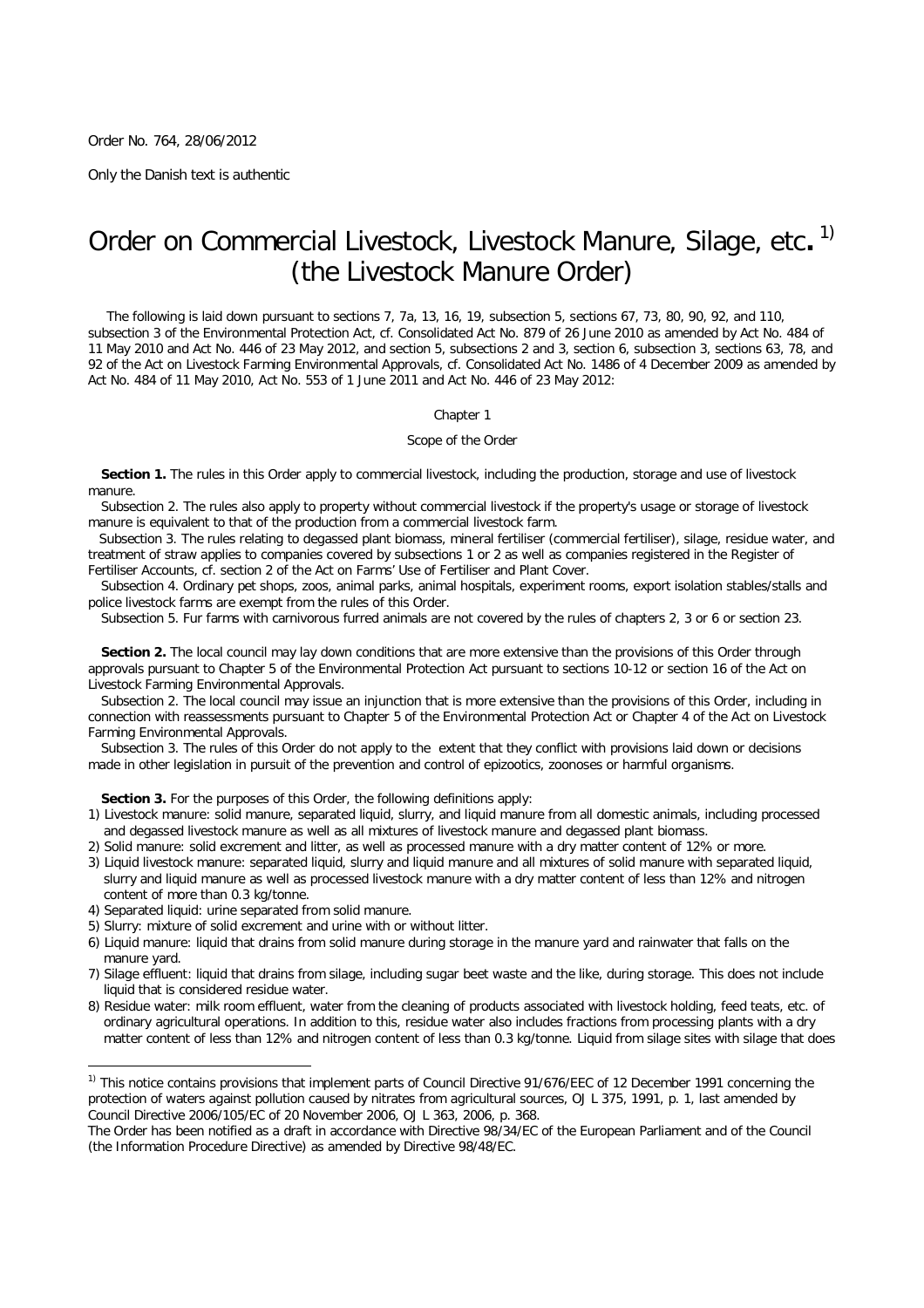not produce effluents, liquid exclusively collected from silage sites more than 1 month after loading the effluent silage, and water from the washing of poultry houses is to be regarded as residue water if the nitrogen content is below 0.3 kg/tonne.

- 9) Degassed manure: material remaining after production of biogas which utilises manure and any mixed plant biomass and waste, provided that the proportion of mixed waste does not entail application of the storage and usage rules in of the Order on Use of Waste for Agricultural Purposes (Sludge Order).
- 10) Degassed plant biomass: remaining material after production of biogas which utilises plant biomass and any mixed waste, provided that the proportion of mixed waste does not entail application of the storage and usage rules in the Order on Use of Waste for Agricultural Purposes (Sludge Order).
- 11) Plant biomass: organic matter formed by plant photosynthesis with the exception of plant biomass that is classified as waste.
- 12) Processed manure: livestock manure or degassed plant biomass which has been processed in a processing plant, thereby creating products which are different from the original material as regards dry matter content (as a percentage), composition and the concentration of fertilisers.
- 13) Participation in production contexts: an agricultural holding which has entered into a written agreement with one or more farms with cattle, sheep, or goats if the majority of the crops are allocated to and used for the farms with cattle, sheep, or goats.
- 14) Livestock unit (LU): unit of calculation which, for every type of livestock, describes the number of animals per livestock unit on the basis of manure production ex storage. Calculations of an agricultural holding's total number of livestock measured in livestock units are made on the basis of the farm's livestock population distributed by livestock type and production method, cf. Annex 1.
- 15) Agricultural holding: an operations unit used for agriculture, forestry, gardening, orchard, nursery, or similar agricultural production. The operations unit may comprise both owned and leased lands. The operations unit's lands may, but need not, be of compulsory agricultural use pursuant to the rules of the Agricultural Property Act.
- 16) Deep litter: solid manure in which excreted urine and water wastage is absorbed by the manure through the continuous addition of straw or other dry matter.
- 17) Compost: deep litter that is decomposed in the stable or manure yard. Deep litter is usually rated as compost if it has remained in a stable for an average of 3-4 months, or 1-2 months for poultry manure.
- 18) Commercial livestock holding: a holding that is deemed commercial according to the Order on Environmental Regulation of Certain Activities.
- 19) Mineral fertiliser (commercial fertiliser): inorganic fertiliser and urea that contains the primary nutrients N or P.
- 20) Alarm system: system that can detect a sudden surface drop in the liquid livestock manure container and electronically notify the operator.
- 21) Risk area: areas of terrain that slope at an average of greater than 6 degrees from the container towards watercourses or lakes with surface areas greater than 100 m².
- 22) Terrain modification: terrain modification that can retain at least  $25 \text{ m}^3$  of liquid livestock manure.
- 23) Barrier: barrier, possibly in the form of an earth bank, which at the least can retain the portion of the container's content that is located above ground.
- 24) Saturated soil: soil in which running water can gather in cracks and fissures, even several hours after precipitation.
- 25) Flooded soil: soil that is covered with standing water.
- 26) Frozen bare soil: bare soil on which it is not possible to bring down livestock manure due to frost. Overnight surface frost is not classed as frozen soil if the soil thaws during the day.
- 27) Frozen cultivated soil: cultivated soil is frozen until it has thawed to the full depth of the surface soil (at least 15 cm). Overnight surface frost is not classed as frozen soil if the soil thaws during the day.
- 28) Snow-covered soil: an area in which over 90% of the soil is covered by more than 0.5 cm of snow.

# Chapter 2

# *Location of livestock holdings*

**Section 4.** The establishment of facilities and extension or modification of existing livestock holdings which entails increased pollution, is not permitted:

1) in existing or, according to the municipal plan, future urban areas or summer house areas;

2) in rural zone where the municipal plan has designated the relevant areas for housing, mixed residential and industrial purposes, or for public purposes with a view to dwellings, institutions, recreation, and the like;

3) at a distance of less than 50 metres from areas named in points 1 and 2; or

4) at a distance of less than 50 metres from a neighbouring residential dwelling.

*Subsection 2.* However, exemptions may be granted by the local council for riding stables and livery yards. Exemptions can be granted on special conditional terms for operation of the property, design of animal housing, manure yards, etc.

**Section 5.** The establishment, extension of and changes to dog kennels and other dog holdings with 5 or more adult dogs over 18 weeks is not permitted within the following distances:

1) 100 metres from neighbouring residential dwellings; or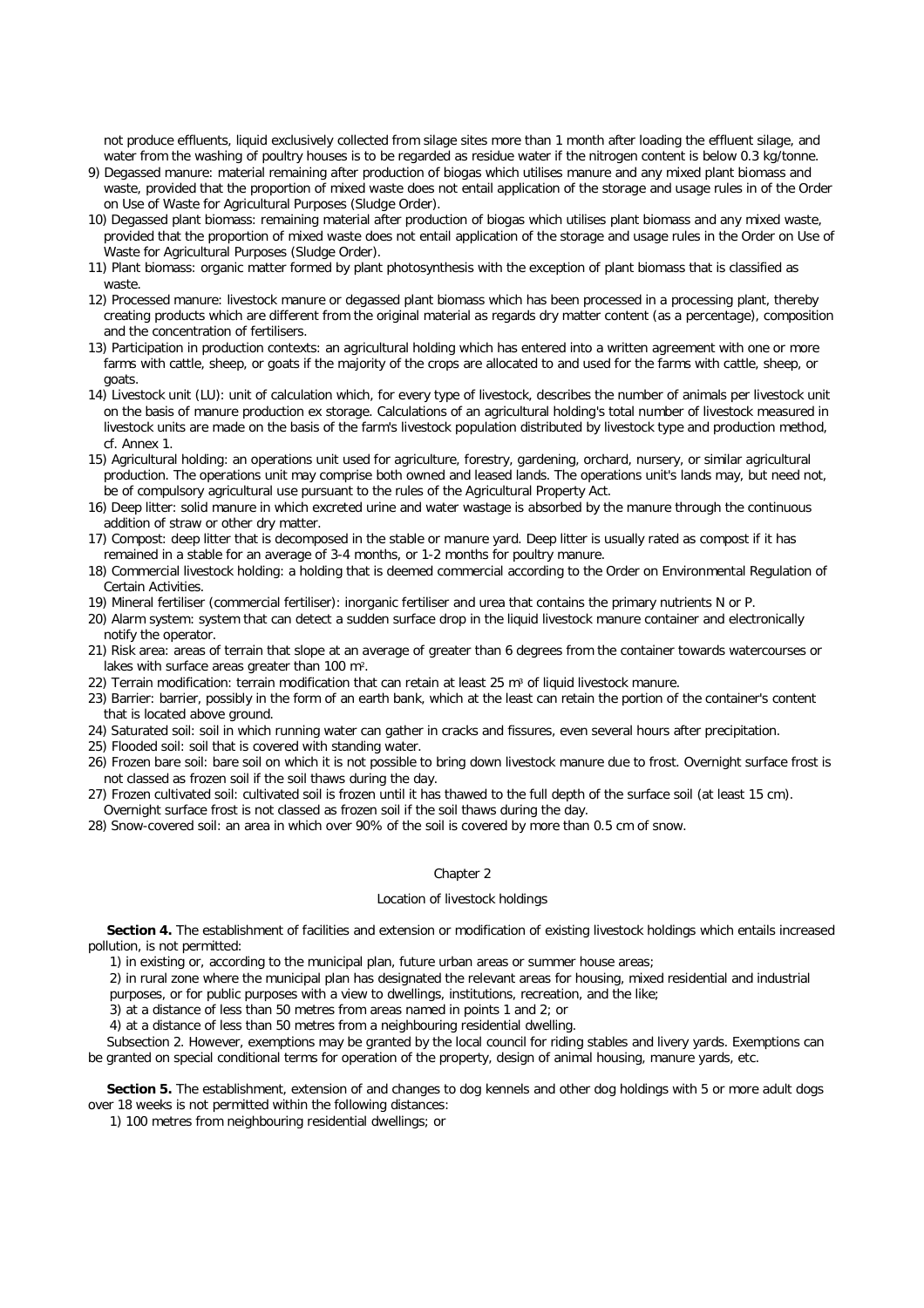2) 200 metres from existing or, according to the municipal plan, future urban areas or summer house areas as well as in rural areas where the municipal plan has designated the relevant areas for housing, mixed residential and industrial purposes, or for public purposes with a view to dwellings, institutions, recreation, and the like.

*Subsection 2.* However, the establishment, extension of and changes to dog kennels is not permitted at a distance of less than:

1) 200 metres from neighbouring residential dwellings; or

2) 300 metres from existing or, according to the municipal plan, future urban areas or summer house areas as well as in rural zone where the municipal plan has designated the relevant areas for housing, mixed residential and industrial purposes, or for public purposes with a view to dwellings, institutions, recreation, and the like.

*Subsection 3.* Where compliance with the distances specified in points 1 and 2 is not possible, the local council may, on application, grant exemptions from the distance requirements. Exemptions shall be accompanied by the condition that there is no obvious risk of significant pollution or nuisance to the surroundings.

**Section 6.** The establishment, extension of and changes to stables and other similar animal housing, as well as livestock manure containers and manure yards, is not permitted within the following distances:

1) 50 metres from public water supply facilities,

2) 25 metres from other water supply facilities,

3) 15 metres from watercourses (including drains) and lakes larger than 100 m²,

4) 15 metres from public roads and private roads,

5) 25 metres from food industry operations,

6) 15 metres from residential dwellings on the same property, or

7) 30 metres from adjoining properties.

*Subsection 2.* In addition, containers for liquid livestock manure storage must not be established within 100 metres of open water courses and lakes larger than 100 m<sup>2</sup>.

*Subsection 3.* Silage storage facilities, silage containers, closed livestock manure containers and residue water containers shall comply with the distance requirements specified in subsection 1, nos. 1-5 and 7.

*Subsection 4.* Where compliance with the distances specified in subsections 1-3 is not possible, the local council may, on application, grant exemptions from the distance requirements. Exemptions shall be accompanied by the condition that there is no obvious risk of significant pollution or nuisance to the surroundings. The local council may order the facility in question to be located more appropriately in order to prevent obvious risk of significant pollution or nuisance to the surroundings.

**Section 7.** The establishment, extension of and changes to a livestock holding for grazing purposes is not permitted within the areas specified in section 4, subsection 1, nos. 1 and 2, or within the distances specified in section 4, subsection 1, nos. 3 and 4 (however, cf. subsection 2). The local council may grant exemptions from this. However, penned areas with grazing animals, without such facilities such as sheds, feeding troughs, and drinking troughs are not subject to the distance requirements of section 4, subsection 1, No. 4 (however, cf. No. 2).

*Subsection 2.* Penned areas with grazing animals are not subject to the distance requirements in section 4, subsection 1, no. 4 (however, cf. subsection 3). Facilities such as sheds, feeding troughs and drinking troughs must nevertheless comply with the distance requirements in section 4, subsection 1, no. 4.

*Subsection 3.* Livestock farms with more than 15 livestock units, which have pens for pigs from 35 kg, and where the pen has space for more than 15 pigs, are to be located more than 50 metres from the boundary of a neighbouring property that has a residential dwelling. If the neighbouring residential dwelling is more than 50 metres from the boundary, there must be a distance of at least 100 metres between the neighbouring residential dwelling and the pen so that the distance requirement is reduced correspondingly by the number of metres over 50 which the property lays from the pen.

*Subsection 4.* The distances in subsection 3 are measured from the edge of the pen to the nearest boundary point or neighbouring residential dwelling.

*Subsection 5.* The distance requirements in subsection 2, point 2 and subsection 3 can be waived if the neighbours located within the distances stipulated in section 4, subsection 1, no. 4 submit a written statement of permission to the local council

## Chapter 3.

# *Design of stables, stalls, etc.*

**Section 8.** Stables, stalls, etc. shall be designed in such a way that groundwater and surface water is not polluted. They shall have floors made of a durable material that is impermeable to moisture. The floors shall be constructed to resist the effects of animals and the tools used in the stalls. A system shall be established for appropriate drainage and collection of all liquid manure and residue water in accordance with the provisions of sections 22 and 23.

# Chapter 4

## *Capacity of manure storage facilities*

**Section 9.** On livestock farms or other agricultural holdings that store livestock manure or degassed plant biomass, storage capacity must be sufficient to ensure that land application may take place in accordance with the rules of Chapters 10 and 11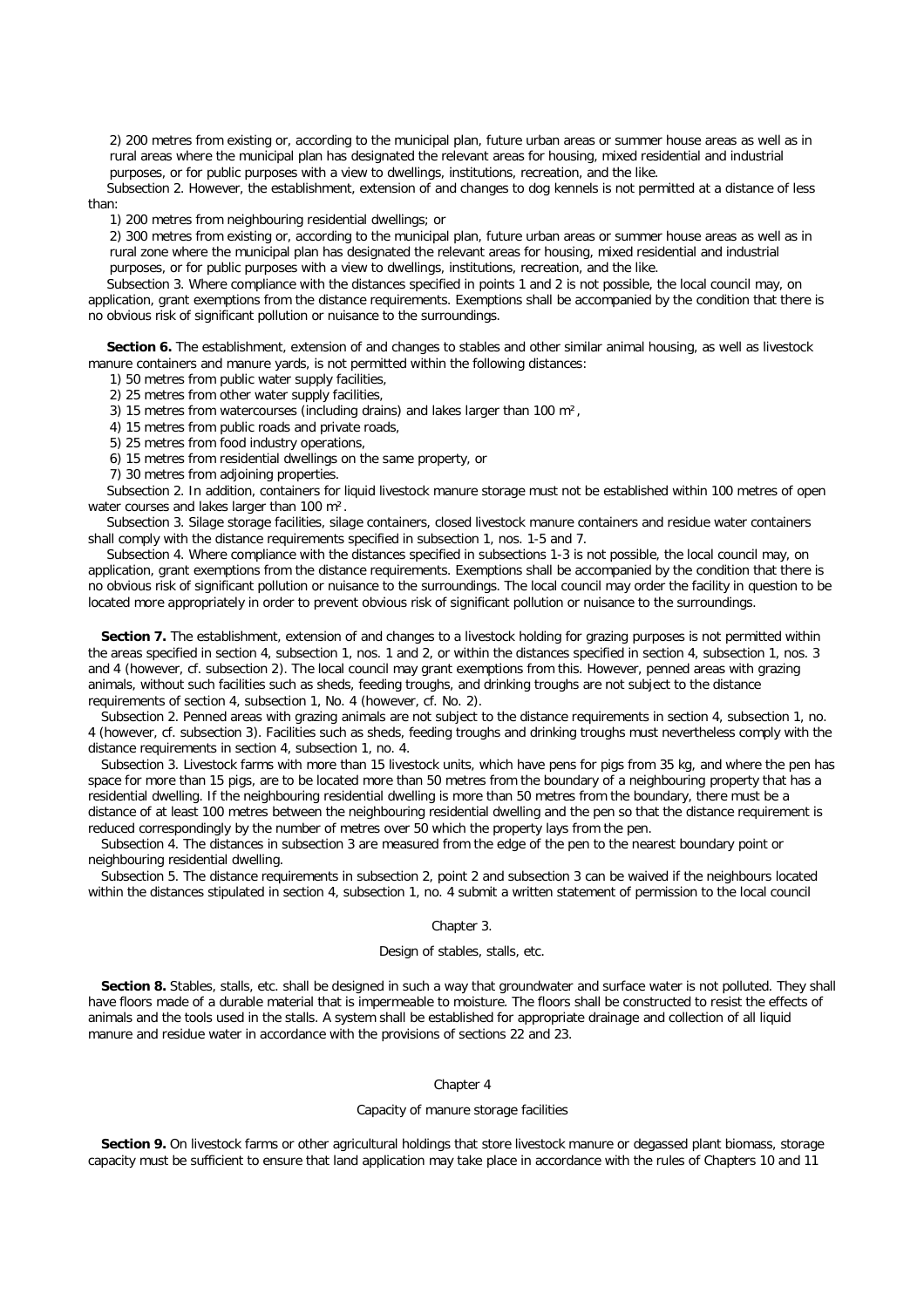and that utilisation of the nutrient content of the livestock manure and degassed plant biomass fulfils the requirements of the Order of Farms' Use of Fertiliser and Plant Cover. However, the storage capacity of livestock manure must correspond to no less than six months' supply (however, cf. subsection 3).

*Subsection 2.* Sufficient storage capacity of livestock manure under subsection 1 will normally correspond to at least nine months' supply. This figure, however, is normally at least seven months' supply for cattle farms in which at least 2/3 of the livestock units are cattle and where the animals are outdoors in the summer grazing season.

*Subsection 3.* Supply is calculated as the quantity of livestock manure produced during the period in question on the basis of the animals being stabled, together with quantities otherwise supplied to the facility, including washing water and silage effluent. Manure stored in accordance with section 13 may be deducted from the calculation, however. Where special conditions prevail, such as beef cattle grazing outdoors for a substantial part of the year, the storage capacity must correspond at a minimum to the period in which the cattle are stalled.

*Subsection 4.* The capacity of facilities used solely for storage of silage effluent and residue water must be sufficient to ensure environmentally sound land application.

*Subsection 5.* The storage capacity requirement in subsection 1 can be fulfilled by means of written agreements regarding the delivery of livestock manure or degassed plant biomass for storage on another property or delivery to common biogas plants, manure treatment facilities or manure storage facilities. Such storage agreements must be valid for at least 5 years. The local council can lay down more detailed requirements on the wording of agreements.

**Section 10.** Where changes are made that influence the capacity, cf. section 9, a new calculation shall be submitted to the local council. Copies of agreements pursuant to section 9, subsection 5 shall also be submitted to the local council.

## Chapter 5

# *Storage of solid manure*

**Section 11.** Solid manure must be stored in manure yards designed in accordance with the provisions of section 12 or in closed containers placed in paved areas, with leak-tightness as specified in section 12, subsection 4, and with drainage to a manure effluent tank or the like (however, cf. section 13). Solid manure may also be stored in accordance with the rules in Chapter 7.

*Subsection 2.* In special cases, the local council may permit agricultural properties in villages to store solid manure in field stacks if it can be proven that manure cannot be stored near the animal housing facilities in an environmentally sound manner.

*Subsection 3.* A permit shall be accompanied by conditional terms in regard to location, design and operation of the field stack to prevent risks of groundwater pollution and discharge into watercourses (including drains), lakes larger than 100 m<sup>2</sup> and coastal waters. Field stacks shall comply with the distance requirements of section 8, subsection 1 in the Act on Livestock Farming Environmental Approvals.

**Section 12.** Manure yards shall be designed in such a way that surface water from surrounding areas and roofs cannot flow into the manure yard. Liquid manure shall be drained off through outlet pipes designed for that purpose, cf. Chapter 8.

*Subsection 2.* The side wall of the manure yard shall consist of a wall at least 1 metre high or a boundary layer at least 2 metres wide. The manure yard floor, boundary layer and the surface cover at the entrance to the manure yard shall be inclined at least 3 per cent towards the outlet.

*Subsection 3.* The local council can permit other forms of boundaries that result in equally safe collection of manure effluent, cf. section 13.

*Subsection 4.* Manure yard floors and side walls shall be made of durable materials that are impermeable to moisture and constructed in such a way that they can resist the effects of vehicles and tools used for filling and emptying as well as the stored manure itself.

**Section 13.** Compost with a dry matter content of at least 30% may notwithstanding section 11 be stored in the field. The stores shall comply with the distance requirements of section 8, subsection 1 in the Act on Livestock Farming Environmental Approvals and may not present risks of groundwater or surface water pollution.

*Subsection 2*. Compost may not be stored at the same location for longer than 12 months and the heaps may not be placed at the same location again for 5 years.

*Subsection 3.* The person responsible for the agricultural holding (operator) must keep annual records of the heaps. The records shall include information on storage periods and locations, e.g. via specifications on a map.

**Section 14***.* Heaps (cf. section 11, subsection 2), deep litter, compost and processed manure with a dry matter content of 12% or more must be covered with water-tight material immediately after being placed in the field (however, cf. subsection 3).

*Subsection 2.* The same coverage requirement applies to types of solid manure other than those specified in subsection 1, with the exception of stores to which manure is added on a daily basis, e.g. stores of stall manure created in connection with traditional stall systems based on stall manure and separated liquid and potentially applied in a conical form.

*Subsection 3.* In connection with application, temporary stores of uncovered compost may be placed in the field for up to one week.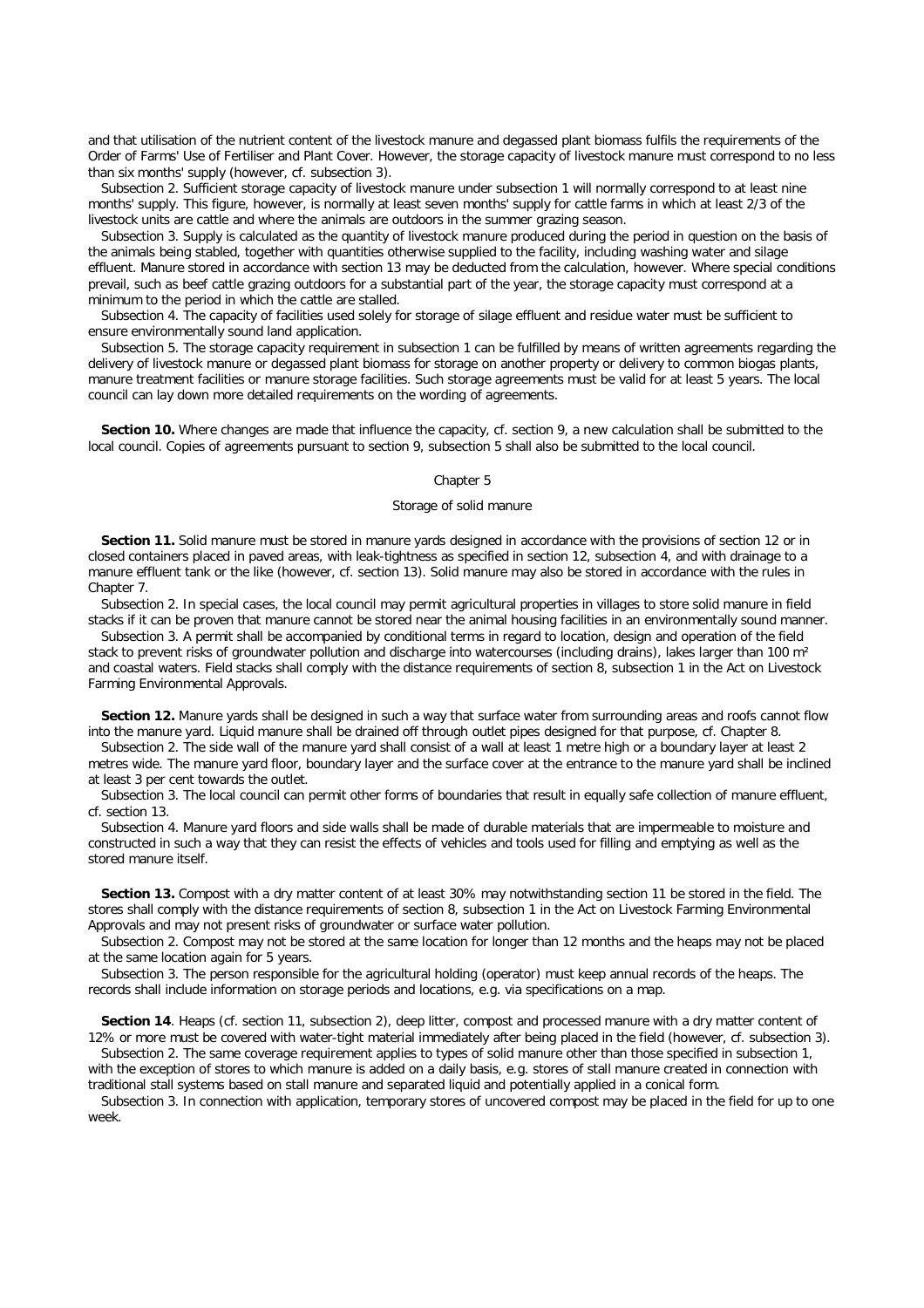#### Chapter 6

# *Storage of silage and treatment of straw*

**Section 15.** Effluent silage, including silage of beet tops, beet pulp, and non-wilted grass, shall be stored in silage sites or silage tanks.

**Section 16.** Silage sites must comply with the corresponding requirements of the provisions that apply to manure yards with a boundary layer in section 12. The requirements also apply to silage sites that store non-effluent silage (however, cf. subsection 3).

*Subsection 2.* Silage tank floors shall be made of a material that is impermeable to moisture. Additionally, they must be constructed of durable materials and be able to resist the impacts of the tank content itself and of filling and emptying. They must be designed in such a way that silage effluent can only drain off through outlets designed for this purpose, cf. Chapter 8.

*Subsection 3.* The requirements relating to the side walls, boundary layers, and drainage do not apply to silage sites that are used exclusively for the storage of silage packed in waterproof material (silage bales) if the area around the site is free from crop residues.

## **Section 17.** Ammonia may not be used for treatment of straw.

*Subsection 2.* However, subsection 1 does not apply within regions demarcated by the Danish Meteorological Institute (DMI) which have more than 14 rainy days during weeks 31-33, weeks 32-34 or weeks 33-35, according to calculations and definitions produced by DMI. The Environmental Protection Agency announces online which municipalities are covered by subsection 1 in the current year.

# Chapter 7

#### *Storage of liquid livestock manure, silage effluent, degassed plant biomass, and residue water*

**Section 18.** Containers for liquid livestock manure, silage effluent, degassed plant biomass and residue water shall be made of durable materials that are impermeable to moisture. The containers shall be appropriately dimensioned in relation to capacity in such a way that they can resist the impacts of stirring, covering and emptying.

*Subsection 2.* The local council shall order remedial measures, or possibly forbid operation of a facility, if the supervisory authority finds a likely risk of a container cracking, rupturing or similar.

*Subsection 3.* The supervisory authority may order specific measures to be taken if a container, as specified in subsection 1, is located in such a way that any malfunctions or accidents may entail serious damage to water supply facilities, watercourses, lakes larger than 100 m<sup>2</sup> or coastal waters.

**Section 19.** Liquid livestock manure storage containers that are located in a risk area, or within 100 metres or less of watercourses or lakes larger than 100 m<sup>2</sup>, must be equipped with an alarm system.

*Subsection 2.* Liquid livestock manure storage containers that are located in a risk area and within 100 metres or less of watercourses or lakes larger than 100 m<sup>2</sup> must be equipped with a barrier, unless the container is decommissioned (cf. subsections 5 and 6).

*Subsection 3.* Liquid livestock manure storage containers that are located in a risk area and more than 100 metres from watercourses or lakes larger than 100 m<sup>2</sup> must have established terrain modification.

*Subsection 4.* The establishment of barriers (cf. subsection 2) shall comply with the conditions of Annex 2.

*Subsection 5.* Liquid livestock manure storage containers established prior to 15 February 2011 and covered by subsection 2 are to be decommissioned when they are 20 years of age, unless provided with barriers. However, the decommissioning must be done by 1 January 2017 at the earliest (cf. subsection 6).

*Subsection 6.* Liquid livestock manure storage containers covered by the 8-year legal protection (cf. section 40, subsection 1 of the Act on Livestock Farming Environmental Approvals) shall, subsection 5 notwithstanding, be decommissioned by the expiry of the legal protection period, at the earliest (however, cf. section 40, subsection2 of the same Act).

**Section 20.** Containers for liquid livestock manure and degassed plant biomass shall be provided with a fixed covering such as a floating fabric membrane, tent roof or the like (however, cf. subsections 2-4). The use of ammonia-reducing actions on the liquid livestock manure (e.g. acidification), or other technology that is included on the technology list as a technology that can replace a fixed cover, is equivalent to the establishment of a fixed cover (however, cf. subsection 6).

*Subsection 2*. Containers used solely for storage of manure effluent, silage effluent or residue water are not subject to the cover requirement.

*Subsection 3.* The person responsible for the conditions need not comply with the cover requirement, cf. subsection 1, if a dense cover is established instead, such as a natural floating crust or other type of dense cover for the container (however, cf. subsections 5-7). The use of ammonia-reducing actions on the liquid livestock manure (e.g. floating tiles), or other technology that is included on the technology list as a technology that can replace floating crust, is equivalent to the establishment of floating crust.

*Subsection 4.* A prerequisite for invoking subsection is that the operator, as part of an internal monitoring system, regularly records in a logbook at least once a month, inter alia, the condition and leak-tightness of the floating crust or other impermeable cover of each individual container to substantiate the fact that there is a sufficiently dense crust or other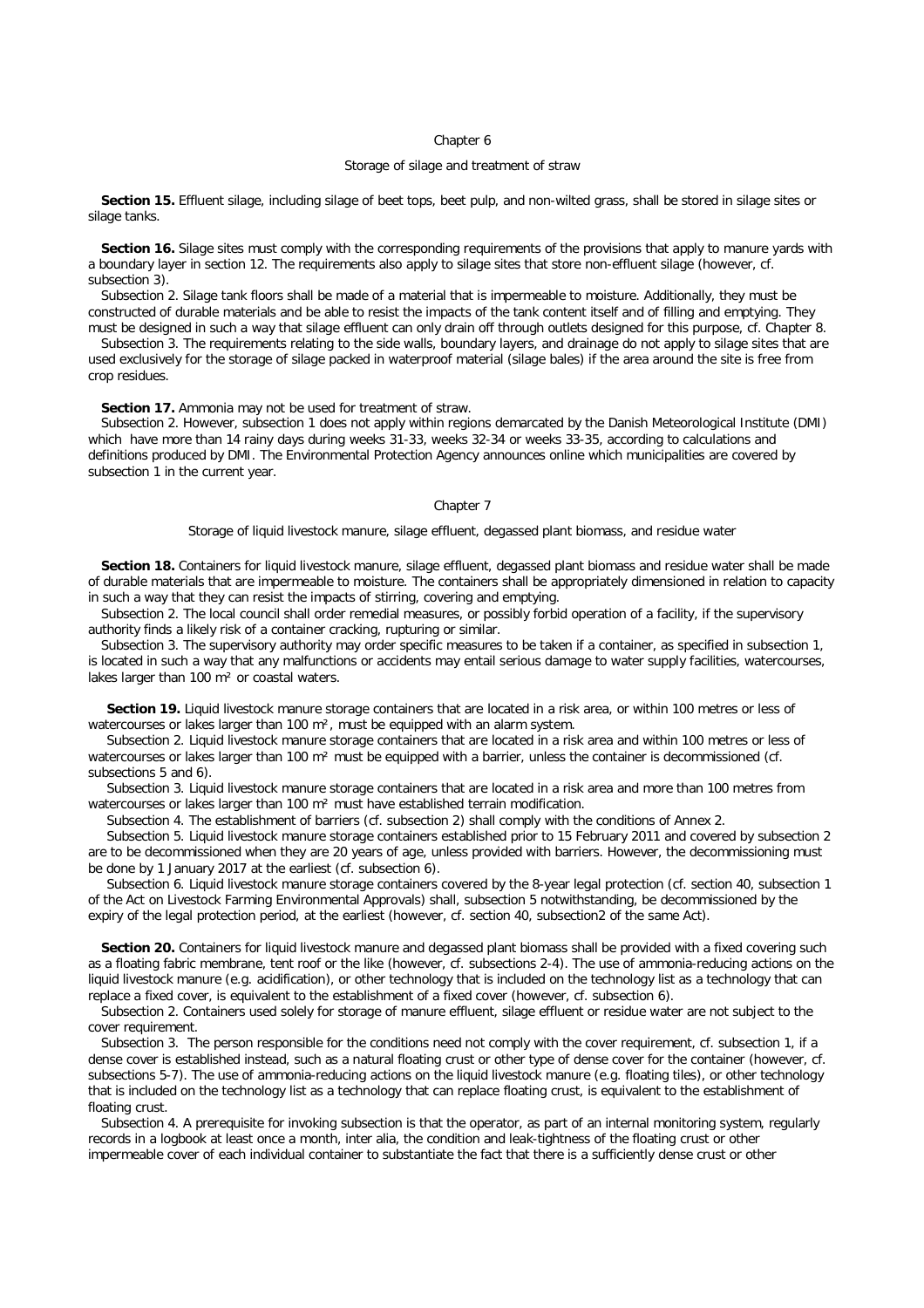impermeable covering. The logbook shall be kept in accordance with instructions provided by the Environmental Protection Agency. However, commercial livestock holdings with 3 livestock units or less are not required to keep a logbook.

*Subsection 5.* However, containers for liquid livestock manure and degassed plant biomass that are established wholly or partially within the facility, or are less than 300 metres from the protected habitats specified in section 7 of the Act on Livestock Farming Environmental Approvals, must always be provided with a fixed cover, unless a different ammonia-reducing action is taken in accordance with subsection 1.

*Subsection 6.* Containers for liquid manure from pigs and carnivorous furred animals which are established less than 300 metres from a neighbouring residential dwelling must always be provided with fixed cover in the form of floating fabric membrane, tent cover or the like.

*Subsection 7.* If the supervisory authority finds the cover pursuant to subsection 3 to be inadequate, on two consecutive inspections within a period of three years, the supervisory authority shall order the person responsible for the condition to establish a fixed cover in accordance with subsection 1 (however, cf. subsection 8). Upon the first inspection in which the supervisory authority finds the cover pursuant to subsection 3 to be inadequate, the authority shall provide a written emphasis of the obligation to comply with the cover requirements of subsection 3 and indicate the legal consequences of failure to do so; cf. point 1. The supervisory authority shall set a reasonable deadline in the written emphasis, by which time the inadequate cover must be brought into compliance.

*Subsection 8*. If the violation of subsection is excusable, in certain special circumstances, and after a specific assessment, the supervisory authority may abstain from requiring fixed cover.

**Section 21.** Liquid livestock manure storage containers that are covered by section 20, subsection 3, and into which manure is pumped, must have submerged intake that is protected against backflow. Other filling systems shall be so designed that the floating crust remains intact.

*Subsection 2.* Liquid livestock manure storage containers must not have a throttle or the like connected to the pre-storage tank if the storage container's highest level is higher than that of the pre-storage tank.

*Subsection 3.* Pump tubes mounted on open liquid manure containers must swing over the container and lock into position or be provided with a shutoff valve to the pump tube or a similar arrangement when the pump is not in use and not supervised, such as at the end of the workday.

*Subsection 4.* Pump tubes mounted on closed liquid manure containers must be provided with a shutoff valve to the pump tube or a similar arrangement when the pump is not in use and not supervised, such as at the end of the workday.

*Subsection 5.* Pumps used for emptying liquid livestock manure containers shall be provided with a timer or similar arrangement which ensures that the amount of manure pumped from the container at once does not exceed the capacity of the slurry tanker. Pumping from one container to another container may be done without a timer if it can be ensured that leakage is avoided in another manner such as manual monitoring or an alarm system; cf. section 3, no. 20.

*Subsection 6.* Pumps must be provided with a switch which ensures that the pump cannot be started inadvertently. Electric pumps are to be switched off at the master control panel when not in use and not supervised, such as at the end of the workday. The switch must be locked or kept under locked conditions.

# Chapter 8

# *Drain construction*

**Section 22.** Drains from stables/stalls, manure yards, silage stocks, cesspools, and pump wells shall be run through impermeable closed pipes. Drains subject to pump pressure shall be constructed in such a way as to resist such pump-pressure impact. Drains with connected wells shall be installed by authorised sewerage contractors in accordance with the drain regulations of the Danish Construction Regulations.

**Section 23.** Drains from stables/stalls shall lead to liquid livestock manure containers. *Subsection 2.* Residue water can be led to a liquid livestock manure container or to a separate container.

**Section 24.** Manure yards and silage sites shall be laid out to drain from the lowest point and in such a way that clogging is avoided. Drainage is designed and constructed according to DS 432 Drain System Standards. The drain shall lead to a container that meets the provisions of Chapter 7.

# Chapter 9

## *Operation and maintenance*

**Section 25.** Facilities for the storage of livestock manure, degassed plant biomass, silage effluent and residue water shall be emptied with sufficient frequency to prevent overflow.

*Subsection 2.* Where manure yards are enclosed by a boundary layer, said layer shall not be used for storage of manure. The manure yard shall generally be used so as to avoid any overflow of manure outside the manure yard and to prevent risks of such.

*Subsection 3.* Silage sites may not have silage placed on the boundary layer.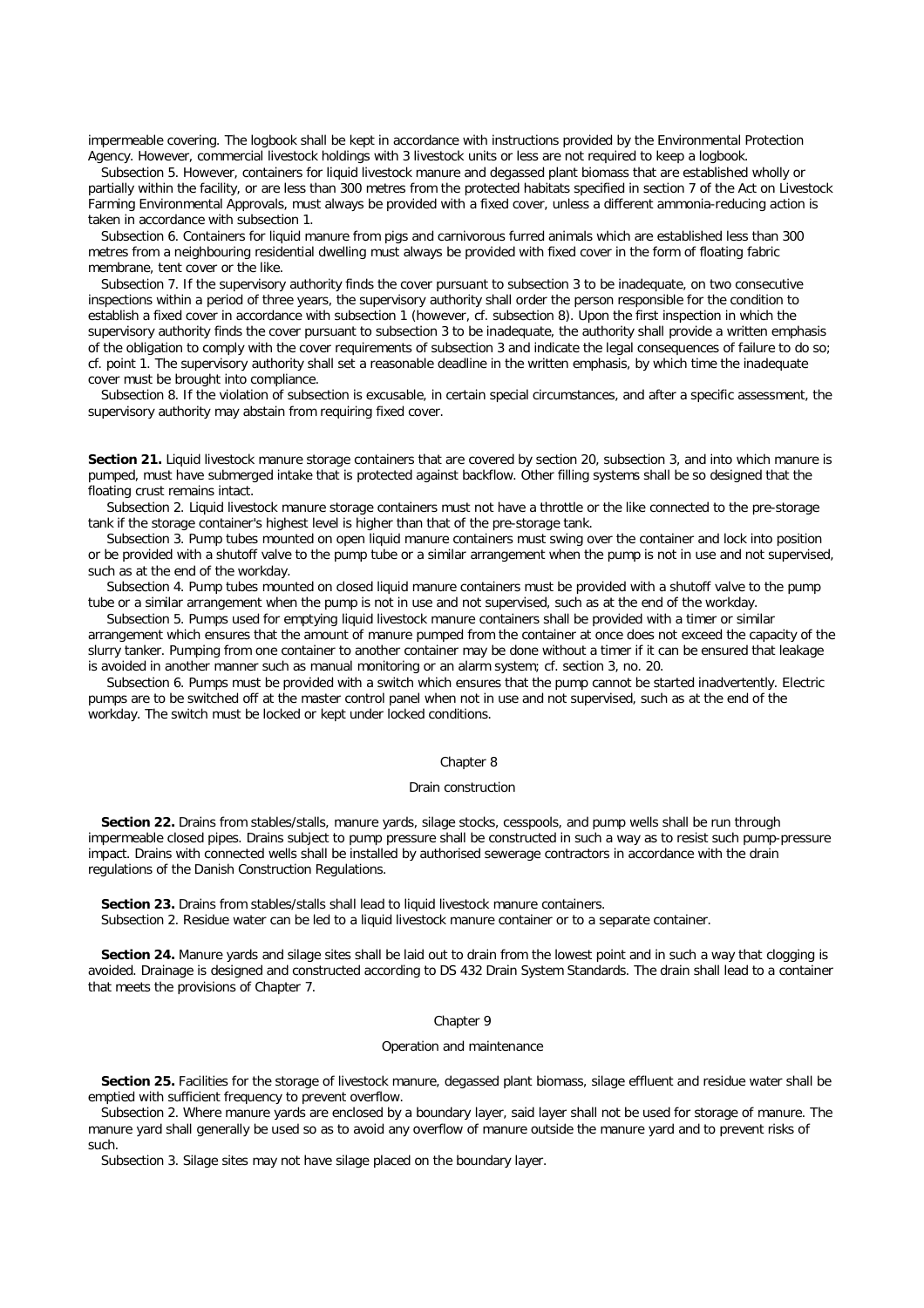**Section 26.** The installations specified in Chapters 3-8 shall be cleaned and maintained, including protection against corrosion, so that the requirements of this Order are fulfilled at all times.

#### Chapter 10

*Use of livestock manure, silage effluent, degassed plant biomass and residue water*

**Section 27.** The nutrients in livestock manure, silage effluent, degassed plant biomass and residue water must only be applied to crops (however, cf. subsection 2). The crops must contain a nitrogen standard or normative standard for phosphorus and potassium in accordance with the Act on Farms' Use of Fertiliser and Plant Cover and the regulations pursuant to this Order.

*Subsection 2.* However, manure may be incinerated in environmentally approved facilities that can incinerate waste in accordance with the rules of the Danish Ministry of the Environment Order on Waste Incineration Facilities.

**Section 28.** Livestock manure and degassed plant biomass shall not be applied on land on Saturdays, Sundays or public holidays in areas closer than 200 metres to urban zones, summer house areas or rural zones which the municipal plan has designated for housing.

*Subsection 2.* Application of liquid livestock manure and degassed plant biomass may only be carried out by means of trailing hoses, trailing foot/shoe applicators, injection or by use of a technology that is covered by subsection 3.

*Subsection 3.* Application of liquid livestock manure on land without established crops to harvest, on fodder crops and on areas of seed grass for which no contract has been entered into with a seed-growing company regarding the delivery of seeds in the coming season is to be carried out by means of injection or by use of a technique or technology that allows the livestock manure to be treated before or during application, and which is listed on the Environmental Protection Agency's technology list as having the same ammonia volatilisation during application as does injection. Application can also be carried out with techniques other than injection if the livestock manure, prior to application, is processed by a technique or technology which is listed on the Environmental Protection Agency's technology list as having the same ammonia volatilisation during application as does injection. If a technique or technology other than injection is used, which according to the technology list does not have the same odour-reducing effect as injection, application must not be within 200 metres of existing urban zone, summer house zone or rural zone that the municipal plan has designated for housing.

*Subsection 4.* Application of liquid livestock manure or liquid livestock manure mixed with water may not be carried out by means of long-range sprinklers.

*Subsection 5.* Application of livestock manure, degassed plant biomass, silage effluent, and residue water may not give rise to unnecessary nuisances.

*Subsection 6.* However, application of liquid livestock manure on farms that are certified as organic under the Order on Organic Agricultural Production are exempt from the requirement of injection on fodder crops in subsection 3 during the period from 1 February to 1 May.

**Section 29.** Liquid livestock manure and degassed plant biomass shall not be applied to the soil from harvest (no later than 1 October) to 1 February. Exempted from this is application from harvest until 15 October on areas of seed grass for which a contract on delivery of seeds in the coming season has been entered into with a seed-growing company, and application from harvest to 1 October on the following areas:

- a) Established and overwintering fodder crops, including fields undersown with grass or clover grass sown no later than the spring sowing. However, the exemption does not include areas with maize undersown with grass or clover grass.
- b) Areas to be planted with winter rape in the winter to come.
- c) Areas of well-established green manure with yellow mustard or fodder radish prior to sugar beet, which is contracted by a sugar factory for delivery of sugar beets. The green manure does not have a nitrogen or phosphorus standard, is non-compulsory under the Ministry of Food, Agriculture and Fisheries rules, and is first desiccated or ploughed after 20 October.

*Subsection 2.* In the case of municipalities that are wholly or partly situated within regions demarcated by the Danish Meteorological Institute (DMI) which, between the beginning of week 30 and the end of week 38, have received a total of 30 per cent more precipitation than usual according to DMI statements for said period, and which have also received more precipitation than normal during the period of week 21 to week 38 according to DMI statements and definitions, liquid livestock manure can be applied until 15 October in the areas of the region(s) covered by subsection 1, points a and b, subsection 1 notwithstanding. The Environmental Protection Agency announces online which municipalities are covered by subsection 1 for the current year.

*Subsection 3.* Solid manure, silage effluent, and mineral fertiliser (commercial fertiliser) shall not be applied to the soil from 15 November to 1 February.

*Subsection 4.* From 1 September to 1 March, liquid livestock manure may not be applied to perennial crops that are not harvested annually.

*Subsection 5.* Silage effluent shall not be applied to the soil from harvest until 1 November, unless it is applied to areas under vegetation or areas to subsequently be planted with winter crops.

**Section 30.** Solid manure, and degassed plant biomass applied to areas without established crops to harvest shall be incorporated into the soil without delay and within 6 hours of application. If for unforeseeable reasons this cannot be done, the incorporation is to take place as soon as possible.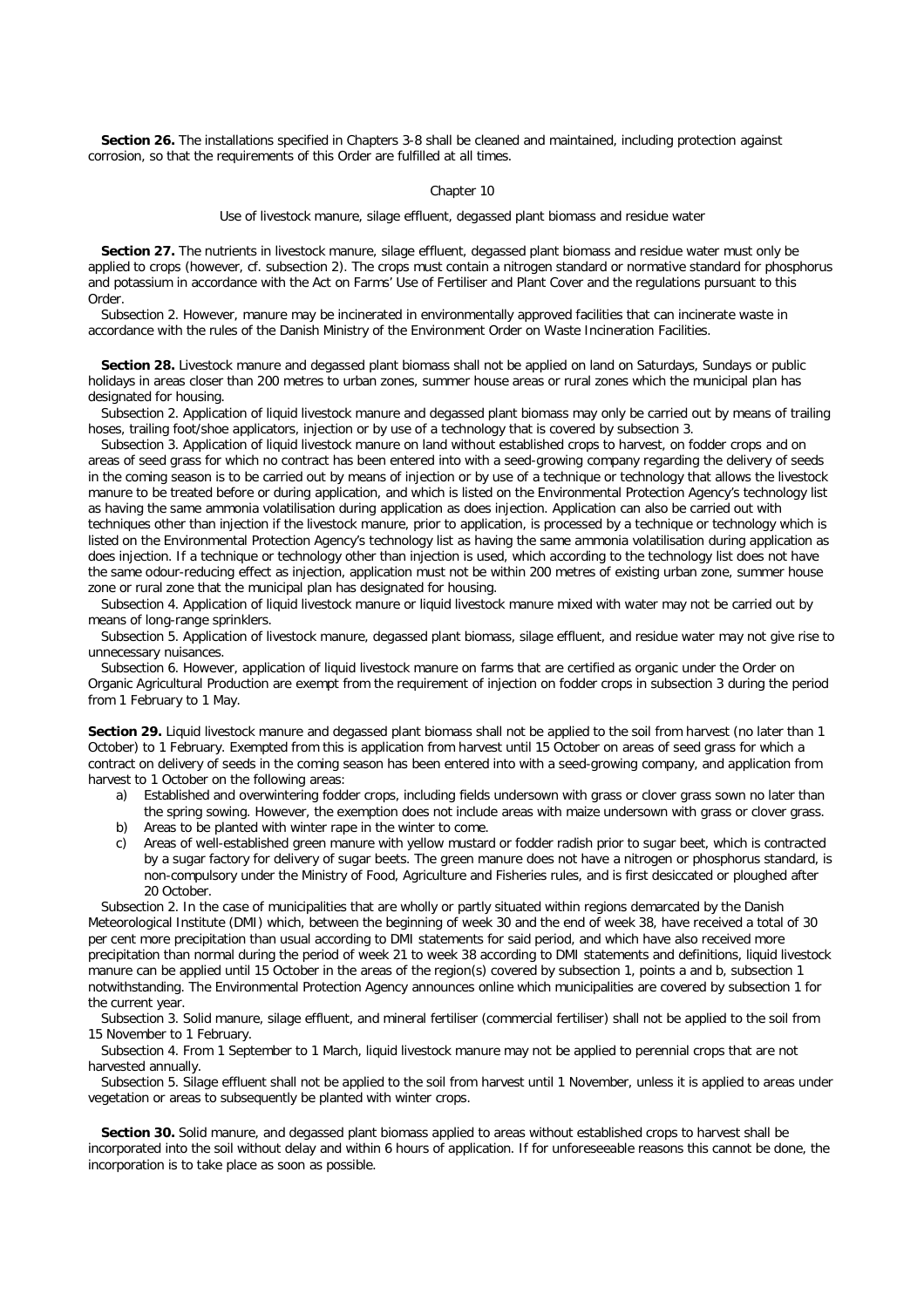*Subsection 2.* Livestock manure, degassed plant biomass, silage effluent, residue water and mineral fertiliser (commercial fertiliser) may not be applied in such a way or on lands in such a way that it entails a risk of runoff into watercourses, drains, lakes larger than 100 m<sup>2</sup> and coastal waters. The application of livestock manure, degassed plant biomass, silage effluent, residue water or mineral fertiliser (commercial fertiliser) on land that is saturated, flooded, frozen or snow-covered is not permitted.

*Subsection 3.* Livestock manure, degassed plant biomass, and mineral fertiliser (commercial fertiliser) may not be applied on gradients that slope more than 6° towards watercourses, lakes larger than 100 m<sup>2</sup> or coastal waters within a distance of 20 metres from the mean sea level or mean water level of the watercourse, lake or coastal waters (however, cf. subsection 4).

*Subsection 4.* On slopes between 6° and12°, subsection 3 does not apply to liquid livestock manure or degassed plant biomass:

- a) injected parallel to the nearby body of water, and
- b) liquid mineral fertiliser (commercial fertiliser).

#### Chapter 11

#### *Harmony rules*

**Section 31.** The total quantity of livestock manure and degassed plant biomass applied on an agricultural holding shall not exceed an amount corresponding to 1.4 livestock units per hectare per planning period (1 August-31 July) (however, cf. subsections 2-4).

*Subsection 2.* However, livestock manure produced on agricultural holdings with cattle, sheep or goats may be applied in quantities corresponding to 1.7 livestock units per hectare per planning period.

*Subsection 3.* On agricultural holdings where at least 2/3 of the livestock are cattle, livestock manure and degassed plant biomass may be applied in quantities corresponding to 2.3 livestock units per hectare per planning period. Compliance with the conditions specified in Annex 3 of this Order is required.

*Subsection 4.* A maximum of 170 kg N per hectare per planning period of livestock manure and degassed plant biomass may be applied on agricultural holdings covered by subsections 1 and 2. A maximum of 230 kg N per hectare per planning period of livestock manure and degassed plant biomass may be applied on agricultural holdings covered by subsection 3.

*Subsection 5.* Farms that participate in production contexts with farms specified in subsections 2 and 3 are also subject to these provisions; cf. section 3, subsection 1, no. 13. Authorised organic farms are not subject to the provisions in subsection 3.

**Section 32.** The quantities of livestock manure applied to land, cf. section 31, subsections 1-4, are calculated on the basis of the produced quantity corrected for store movements at the beginning and end of the planning period of 1 August to 31 July (cf. the Act on farms' use of fertilisers and plant cover) and the quantities supplied and received during the planning period; cf. section 33, subsection 1. Manure dropped by grazing animals is regarded as applied if dropped in areas which can be included in calculations as harmony areas, cf. subsection 2. Corrections for stock fluctuations shall be calculated on the basis of 100 kg N per livestock unit.

*Subsection 2.* Harmony area calculations are made for each planning period, cf. section 31. Areas to be deducted from this calculation are those with crops for which no fertilisation standard exists (cf. section 27) and those in which livestock manure may not be used or cannot be applied under normal circumstances. If there is a great distance from the harmony areas to the livestock manure storage facility, the supervisory authority may require evidence that the areas are actually included in the livestock manure distribution.

**Section 33.** If an agricultural holding has greater quantities of livestock manure available, including manure received from other farms, than the amount that can lawfully be applied to the farm's land (cf. sections 31 and 32), written agreements shall ensure that excess livestock manure is allocated to/for:

1) a registered business, cf. section 2 of the Act on Farms' Use of Fertiliser and Plant Cover,

2) a biogas plant,

3) a common plant,

- 4) a processing plant,
- 5) as processed livestock manure (cf. subsection 2),

6) an environmentally approved facility that can burn waste in accordance with the rules of the Order on Waste Incineration Facilities, or

7) export.

*Subsection 2.* Processed livestock manure declared under the Act on Farms' Use of Fertiliser and Plant Cover may be sold if this is reported in accordance with rules established pursuant to the Act on Farms' Use of Fertiliser and Plant Cover.

*Subsection 3.* The person responsible for a biogas plant, common plant, processing plant or incineration facility that receives or sells livestock manure and which is not registered in the Register of Fertiliser Accounts (cf. section 2 of the Act on Farms' Use of Fertiliser and Plant Cover) must report from whom the facility has received livestock manure or to whom the facility has delivered livestock manure in accordance with rules pursuant to the Act on Farms' Use of Fertiliser and Plant Cover.

*Subsection 4.* The allocated number of livestock units (cf. subsection 1) is calculated on the basis of the allocated quantities of nitrogen (cf. the Act on Farms' Use of Fertiliser and Plant Cover) such that the ratio between livestock units and nitrogen content corresponds to the relevant manure production, including the ratio between livestock units and nitrogen content of stock fluctuations. However, conversion into livestock units is to be carried out on the basis of a conversion factor where one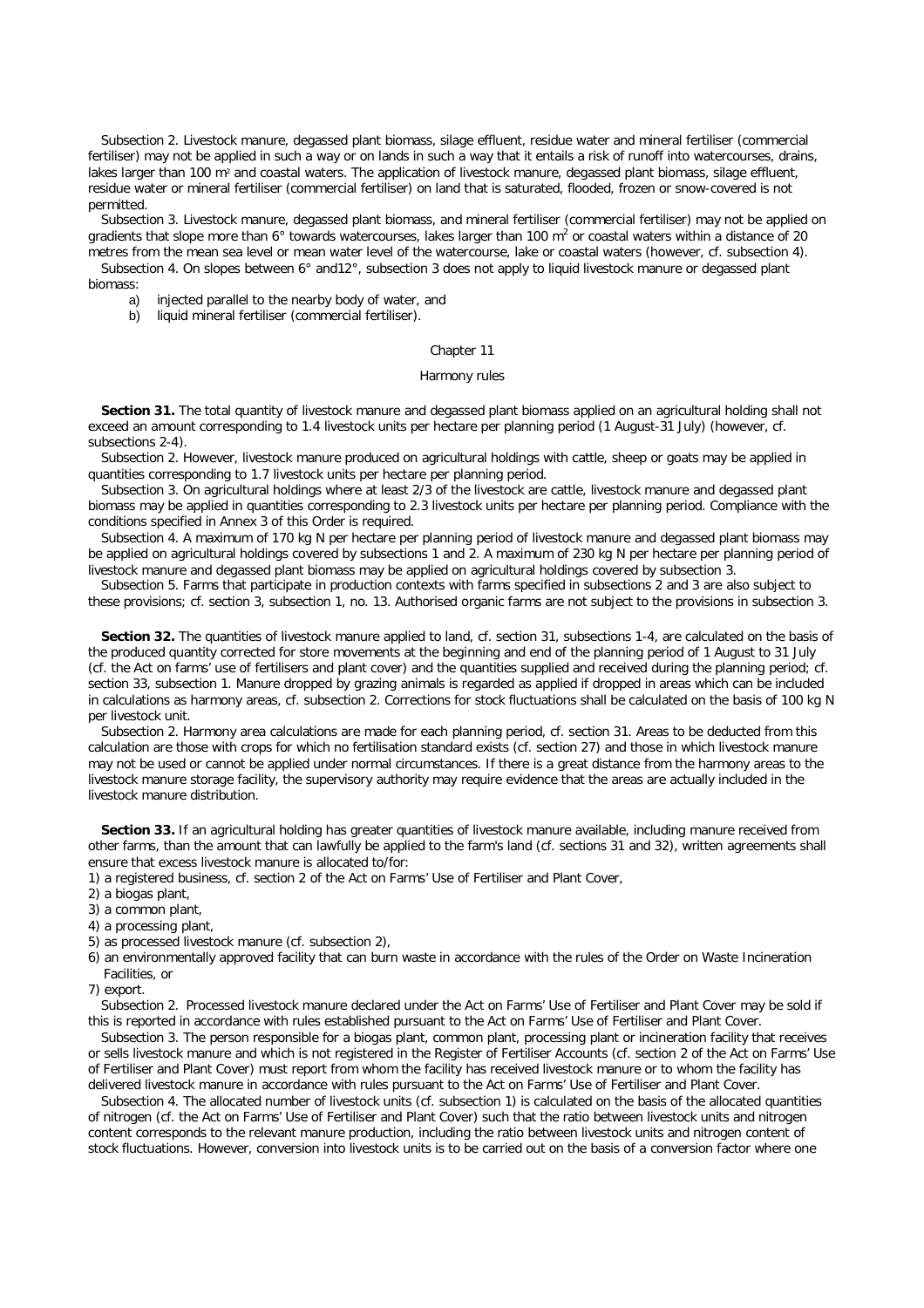livestock unit corresponds to 100 kg N ex storage for livestock manure from common manure plants (common biogas plants and similar facilities).

*Subsection 5.* However, the ratio of livestock manure and degassed plant biomass, which may be applied at 1.4 livestock units per hectare, can be increased proportionally to 120 kg N ex storage under the following conditions:

1) the manure is processed by separation,

2) the total number of livestock units in the resulting fractions may not be altered relative to the number of livestock units prior to processing,

3) kgs of N per livestock unit may only be increased in the resulting fractions that have a lower concentration of organic nitrogen than the manure had prior to processing, and

4) no fraction may have a ratio of less than 40 kg N per livestock unit.

**Section 34.** The operator must be able to document compliance with the harmony rules of sections 31 and 32.

*Subsection 2.* Documentation in the form of a tenancy agreement shall include information on the size of the area as well as the names, addresses, and VAT nos. (CVR - Central Business Register No.) of the parties to the agreement, the start/end date or term of notice of the agreement's period of validity, and the date on which the agreement was entered into.

*Subsection 3.* Documentation in the form of an agreement (cf. section 33, subsections 1-2) shall include information as specified in the Order on Farms' Use of Fertiliser and Plant Cover.

# Chapter 12

## *Notification rules*

**Section 35.** Prior to the establishment, extension of or change to a facility referred to in sections 4-24, the local council shall be notified of such.

*Subsection 2.* The notification shall include construction drawings, etc., as specified in the Danish Construction Regulations, documentation that the requirements for strength, leak-tightness, and durability as specified in sections 4-24 of this Order will be fulfilled, and indications as to the location of the facility in relation to water supply facilities, water courses (including drains), lakes larger than 100 m<sup>2</sup>, coastal waters, surrounding properties and buildings, and existing or, according to the municipal plan, future urban zone or summer house zone as well as zones that the municipal and/or local plan has designated for housing, mixed residential and industrial purposes, or for public purposes with a view to dwellings, institutions, and the like.

*Subsection 3.* The local council may decide that notification shall be on special forms.

*Subsection 3.* If the local council has not raised any objections within two weeks of receipt of the notification, then the building work can commence.

*Subsection 5.* If construction requires a permit under section 10 or approval under sections 11 or 12 of the Act on Livestock Farming Environmental Approvals (cf., subsection 1), the notification is considered to contain the application for said permit or approval.

*Subsection 6.* Building and construction may not commence before the local council has announced its decision on any objections that may have been raised.

**Section 36.** Prior to the establishment, extension of, or change to a livestock holding within an existing facility that is subject to sections 4-24, the local council shall be notified of such.

*Subsection 2.* The notification shall indicate the location of the facility in relation to water supply facilities, water courses (including drains), lakes larger than 100 m<sup>2</sup>, coastal waters, surrounding properties and buildings and existing or, according to the municipal plan, future urban zone or summer house zone as well as zone that the municipal and/or local plan has designated for housing, mixed residential and industrial purposes, or for public purposes with a view to dwellings, institutions, and the like.

*Subsection 3.* The local council may decide that notification shall be on special forms.

*Subsection 4.* If the local council has not raised any objections within two weeks of receipt of the notification, then the establishment, extension, or change can commence.

*Subsection 5.* If the circumstances require a permit under section 10 or an approval under sections 11 or 12 of the Act on Livestock Farming Environmental Approvals (cf. subsection 1), the notification is considered to contain the application for said permit or approval.

*Subsection 6.* Establishments, extensions or changes may not commence before the local council has announced its decision on any objections that may have been raised.

## Chapter 13

#### *Administrative provisions*

**Section 37.** Appeals against local council decisions pursuant to this Order may not be lodged with another administrative authority (however, cf. subsection 2).

*Subsection 2.* However, appeals against local council decisions in regard to livestock farms pursuant to section 4, subsection 2, section 5, subsection 3 and section 6, subsection 4, may be lodged in accordance with the rules in the Act on Livestock Farming Environmental Approvals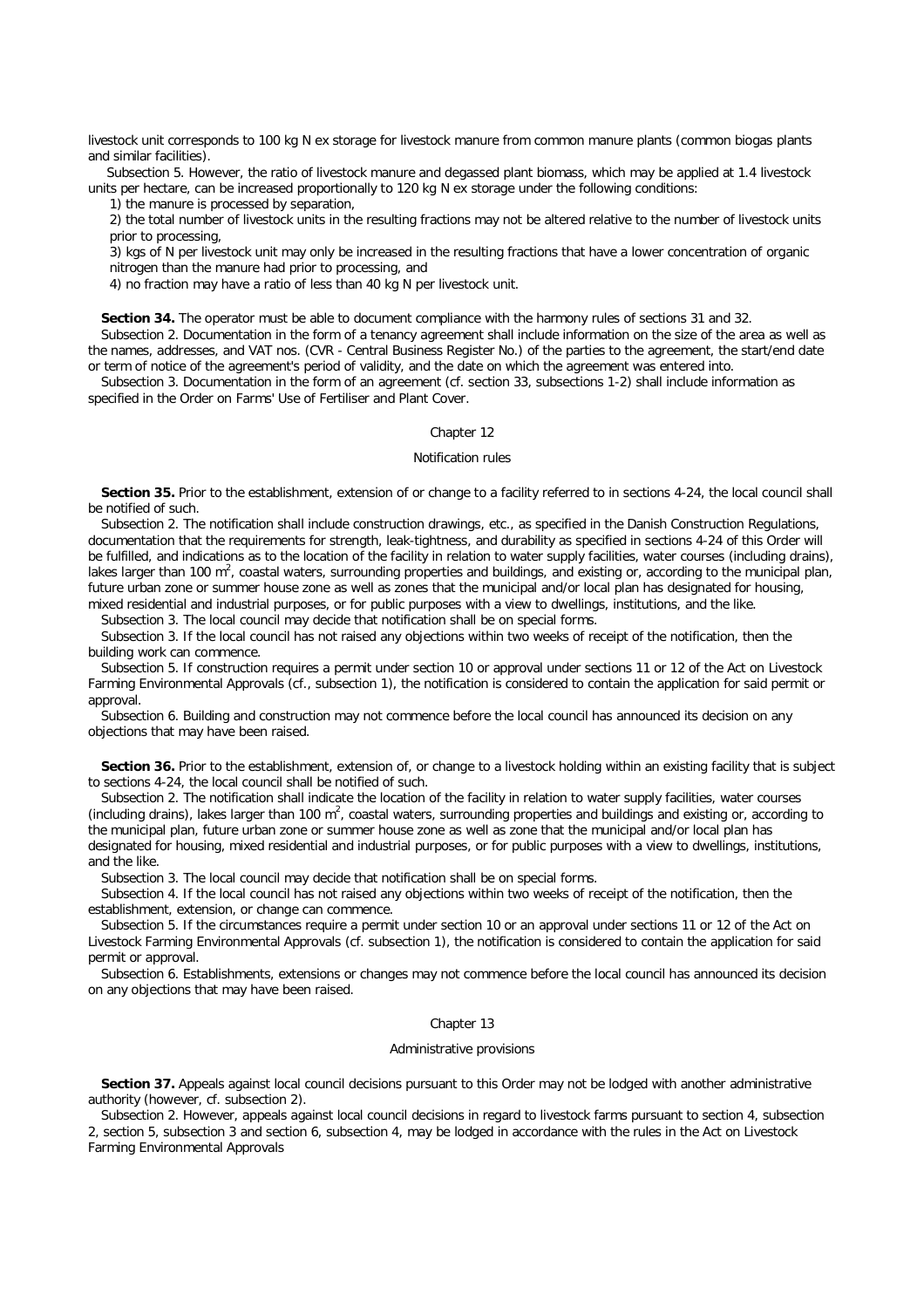**Section 38.** The rules of Chapter 9 of the Environmental Protection Act and those of Chapter 5 of the Act on Livestock Farming Environmental Approvals apply to inspection, enforcement, etc., while the Danish AgriFish Agency performs inspections to ensure compliance with the rules of Chapter 11.

**Section 39.** The Environmental Protection Agency may approve the establishment of more specific operational regulations in the agricultural build sheets, including operational rules that deviate from the requirements of sections 4-34 as regards facilities, including animal housing. The construction and operation of facilities in compliance with the approved build sheet is legal.

*Subsection 2.* The Environmental Protection Agency may permit exemptions from the provisions in sections 4-34 in respect of projects for experiments, tests, development or demonstrations for the purpose of developing environmental technologies for livestock.

**Section 40.** The Environmental Protection Agency may change the Annexes to the Order.

## Chapter 14

#### *Penal sanctions*

**Section 41.** Unless higher penalties are stipulated by other legislation, the following are to be penalised by fines

- 1) violation of the provisions of sections 7-10, section 11, subsection 1, sections 12-15, section 16, subsections 1-2, section 17, subsection 1, section 18, subsection 1, section 19, subsections 2-3, section 20, subsections 1 and 3-5, sections 21-26, section 27, subsection 1, section 28, subsections 1-5, section 29, subsections 1, 3 and 4-5, section 30, subsections 1-3, section 31, section 33, subsection 1, and section 34,
- 2) failure to comply with injunctions pursuant to section 18, subsections 2-3 and section 20, subsection 7,
- 3) commencement of building or construction or operation of one of the facilities specified in Chapters 3-8 in contravention of section 35 (cf. section 91, subsection 1, no. 5 of the Act on Livestock Farming Environmental Approvals),
- 4) establishment, extension of, changes to or operation of a livestock farm in contravention of section 36 (cf. section 91, subsection 1, no. 5 of the Act on Livestock Farming Environmental Approvals),
- 5) in contravention of sections 9 and 10, failure to submit information or accounts, preventing the supervisory authority from accessing updated accounts of manure deliveries, or disregard of wording requirements for agreements; cf. section 9, subsection 5,
- 6) establishment of facilities and animal housing, which under section 39 are exempt from compliance with the requirements of sections 4-34, in contravention of specifications given in the agricultural build sheets, or violation of established operational regulations, or
- 7) violation of the terms of exemptions and permits granted under section 4, subsection 2, section 5, subsection 3, section 6, subsection 3, section 11, subsection 2, and section 12, subsection 3.

*Subsection 2.* Criminal liability may be imposed on companies, etc. (legal persons) in accordance with the rules of Chapter 5 of the Penal Code.

# Chapter 15

# *Entry into force and transitional provisions*

**Section 42.** The Order enters into force on 1 August 2012.

*Subsection 2.* Order No. 1695 of 19 December 2006 on livestock farms and holdings of more than 3 livestock units, livestock manure, silage, etc. as amended by Order No. 1209 of 11 October 2007, Order No. 736 of 30 June 2008, Order No. 717 of 2 July 2009, Order No. 935 of 19 July 2010, Order No. 949 of 29 July 2010, Order No. 111 of 4 February 2011, Order No. 100 of 9 February 2011 and Order No. 114 of 11 February 2011, is repealed.

*Subsection 3.* Companies that have approval under Chapter 5 of the Environmental Protection Act or a permit/approval under sections 10-12 or section 16 of the Act on Livestock Farming Environmental Approvals upon entry into force of this Order will have the terms of said permit/approval replaced by the provisions of this Order to the extent that said provisions are more extensive than the terms of the permit/approval.

*Subsection 4.* Decisions made pursuant to the rules in subsection 2 and earlier Orders remain valid until such time as new decisions or other provisions are made pursuant to this Order, the Environmental Protection Act or the Act on Livestock Farming Environmental Approvals.

*Subsection 5.* Section 16, subsection 1, point 2 does not apply to facilities established prior to 1 August 2002.

*Subsection 6.* Section 20, subsection 7, point1 does not apply if the first inspection, which found cover to be inadequate according to section 20, subsection 3, was made prior to 1 August 2012.

*Subsection 7* Section 28, subsection 6 is repealed as of 1 May 2014.

#### *Danish Ministry of the Environment, 28th of June 2012*

# Ida Auken

# /Claus Torp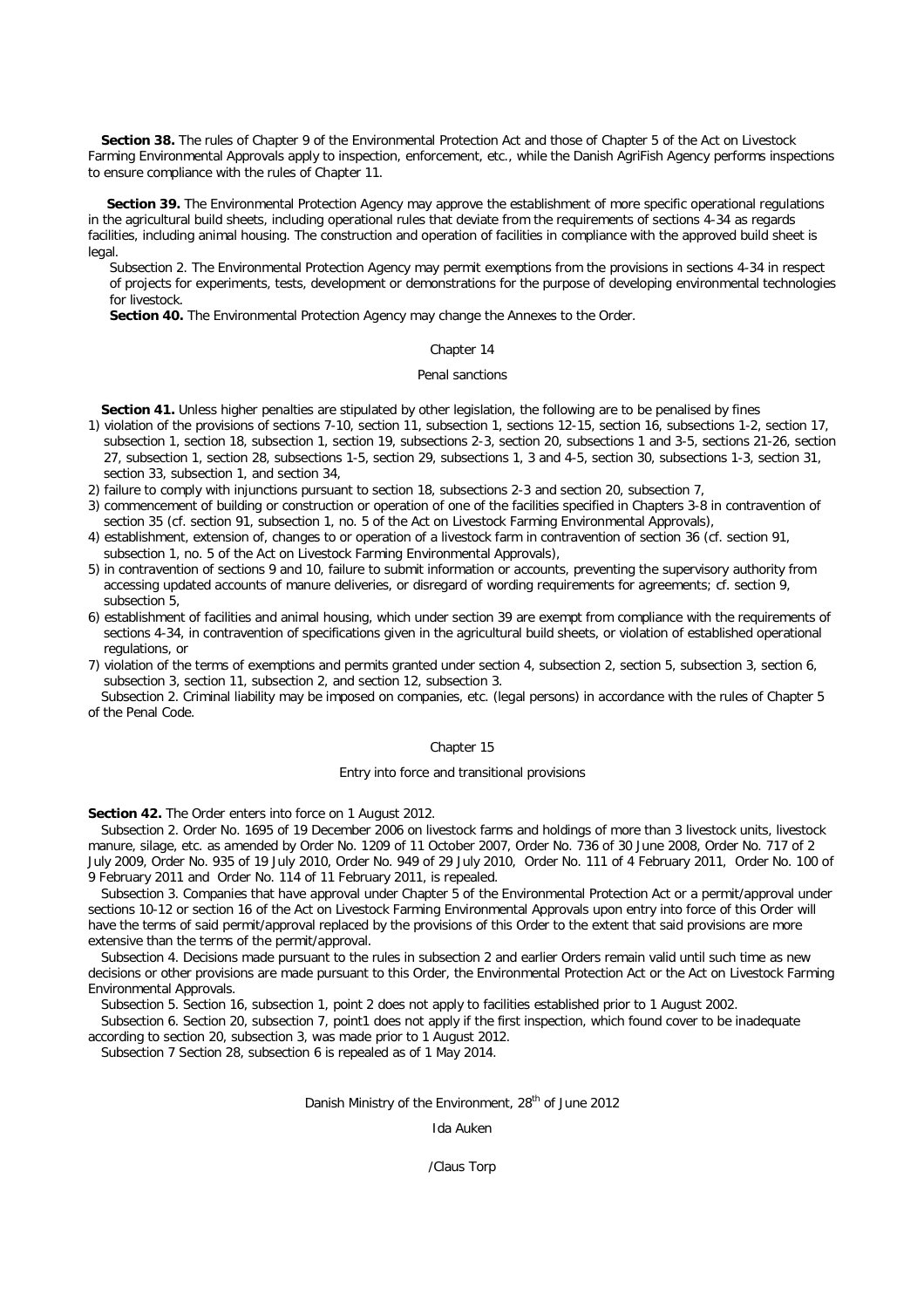**The annex contains the various conversion factors to be used in the calculation of livestock units; see Section 3 no. 14.**

**Part A-E is not included in the English version of the Order. These parts list the conversion factor for the previous years.** 

# **PART F**

The conversion factors in this part are used for:

- a) Calculation of livestock units as regards the harmony rules from 1 August 2012.
- b) Calculation of livestock farm size expressed in livestock units for processing applications for, or appeal against, an authorisation under section 10 or approval under sections 11 and 12 of the Act on Livestock Farming Environmental Approvals, including in the consideration of remitted cases, if the application is submitted to the local council on 1 October 2012 or later.
- c) Assessment under Annexes 3 and 4 of Order No. 294 of 31 March 2009 on authorisations and approvals etc. of livestock farms for consideration of an application for, or appeal against, authorisation or approval of a livestock farm under sections 10, 11, 12 or approval of areas under section 16 of the Act on Livestock Farming Environmental Approvals, including in the consideration of remitted cases, if the application is filed with the local council on 1 October 2012 or later.

(The conversion factors have been determined on the basis of standard figures from 2008/2009 prepared by the Faculty of Agricultural Sciences (Jordbrugsvidenskabelige Fakultet) at Aarhus University. 1 livestock unit (LU) has been determined on the basis of 100 kg N ex storage per LU in the animal housing with the highest rate of nitrogen content in the livestock manure. However, outdated housing systems were not taken into account and for certain types of animals no account was taken of the fact that a small proportion are on deep litter. The fact that the mink industry will reduce nitrogen elimination by 15% by 2015 has been taken into account.)

| Cattle                                                                                                                                 |                          |                                              |  |  |
|----------------------------------------------------------------------------------------------------------------------------------------|--------------------------|----------------------------------------------|--|--|
| Animal type                                                                                                                            | Unit                     | Number of units equal to<br>1 livestock unit |  |  |
| Dairy cows, heavy breed, not included breeding (9297 kg ECM**)                                                                         | 1 yearling               | 0.75                                         |  |  |
| Dairy cows, Jersey, not included breeding (8395 kg ECM**)                                                                              | 1 yearling               | 0.88                                         |  |  |
| Breeding, heifers and steers, 0-6 months, heavy breed<br>Breeding, heifers and steers, 0-6 months, Jersey and other<br>smaller breeds* | 1 yearling<br>1 yearling | 3.7<br>5.0                                   |  |  |
| Breeding, 6-27 months, heavy breed                                                                                                     | 1 yearling               | 2.0                                          |  |  |
| Breeding, 6-25 months, Jersey and other smaller breeds*                                                                                | 1 yearling               | 2.7                                          |  |  |
| Suckler cows, not included breeding, under 400 kg                                                                                      | 1 yearling               | 2.3                                          |  |  |
| Suckler cows, not included breeding, 400-600 kg                                                                                        | 1 yearling               | 1.6                                          |  |  |
| Suckler cows, not included breeding, over 600 kg                                                                                       | 1 yearling               | 1.4                                          |  |  |
| Bull calf, 0-6 months, heavy breed                                                                                                     | produced animal          | 8.5                                          |  |  |
| Bull calf, 6 months - slaughter (440 kg), heavy breed                                                                                  | produced animal          | 4.0                                          |  |  |
| Bull calf, 0-6 months, Jersey and other smaller breeds*                                                                                | produced animal          | 11.5                                         |  |  |
| Bull calf, 6 months - slaughter (328 kg), Jersey and other smaller<br>breeds*                                                          | 1 produced animal        | 5.1                                          |  |  |
| Stud bull, heavy breed                                                                                                                 | 1 yearling               | 1.8                                          |  |  |
| Stud bull, Jersey and other smaller breeds*                                                                                            | 1 yearling               | 2.4                                          |  |  |

*\* An animal is defined as a Jersey cow if at least 87.5% of its genes come from Jersey. "Other smaller breeds" refers to Dexter, Galloway and Scottish Highland Cattle. In regard to these smaller breeds, 75% of the genes must come from these three breeds in*  total. In regard to conversion factors, the conversion factor for Jersey cattle and other smaller breeds cannot be used if the breed of the *parents is not known for two generations back.*

\*\* *Energy corrected milk (ECM)*

1) Milk yields calculated as ECM\*\*, which deviate from 9297 kg ECM (heavy breed) and 8395 kg ECM (Jersey), are to be corrected as follows: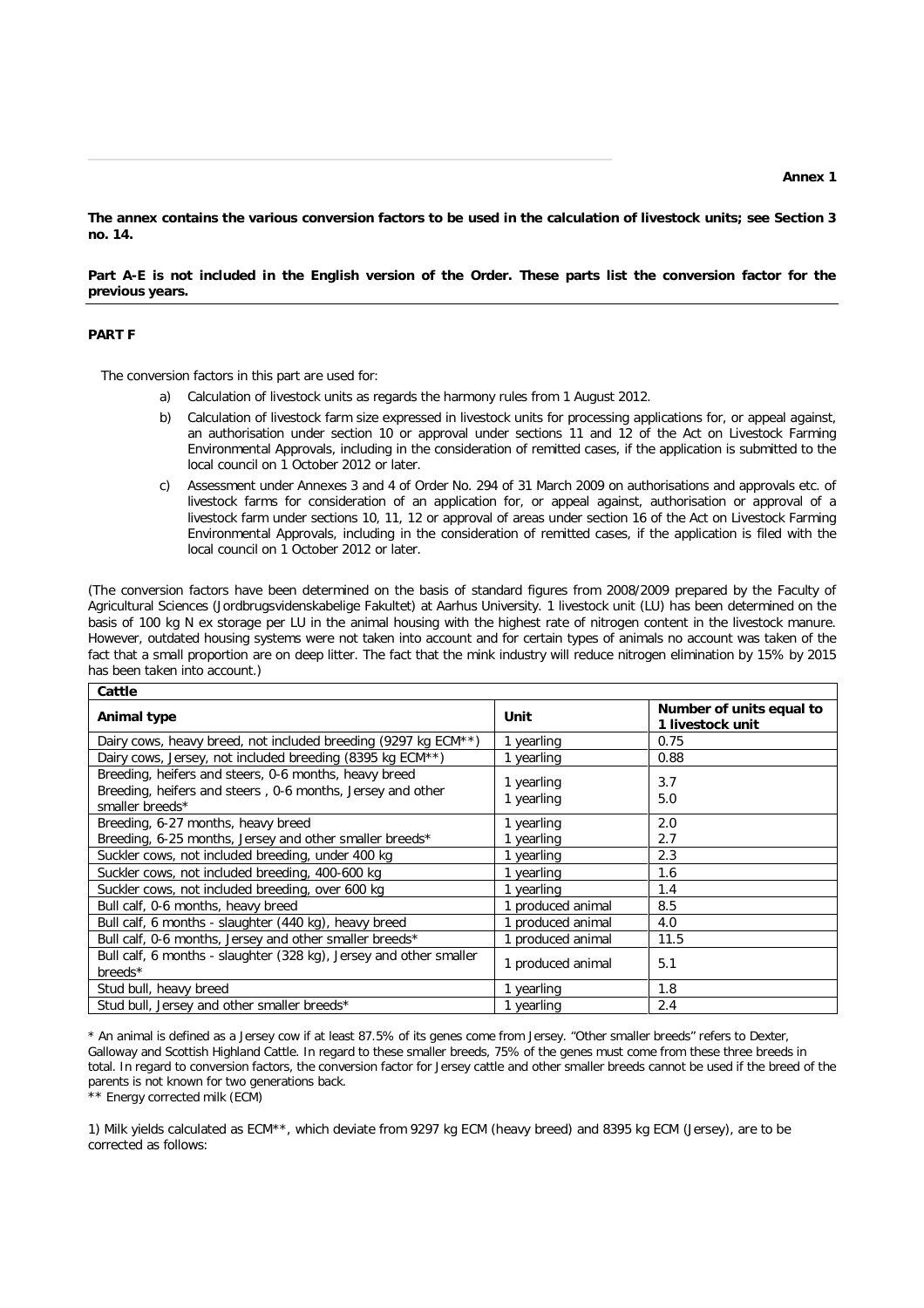*Heavy breed:*

The conversion factor is corrected such that the number of yearlings per LU is  $1/(0.5738 + 0.0000817 * kg$  ECM)

*Jersey:*

The conversion factor is corrected such that the number of yearlings per LU is 1/(0.4429 + 0.0000826 \* kg ECM)

Milk yield is the average annual production of ECM in kg from the production inspection. Herds outside the official production inspection, and which only include one breed, shall use delivered ECM per yearling \* 1.055.

Herds outside the official production inspection, in which both Jerseys and large breeds are included, shall use 8395 and 9297 kg ECM respectively corrected by the following factor:

(Total ECM delivered \* 1.055)/(number of Jersey yearlings \* 8397 + number of large breed yearlings \* 9297)

 $*$  ECM = energy corrected milk

2) Variant weight limits for bulls shall be corrected as follows:

*Heavy breed:*

a) From birth to 6 months: 1530 kg body weight gain is calculated as 1 LU.

b) From 6 months to slaughter: 880 kg body weight gain is calculated as 1 LU.

*Jersey and other smaller breeds:*

a) From birth to 6 months: 1380 kg body weight gain is calculated as 1 LU.

b) From 6 months to slaughter: 933 kg body weight gain is calculated as 1 LU.

The correction for bull calves older than 6 months is based on the production of bull calves from 6 months to slaughter and the correction for bull calves younger than 6 months is based on the production of bull calves from 0-6 months.

Where the exact weight is not known, the weight of animals up to and including 13 months of age is determined as follows:

Bulls, heavy breed: Weight at birth is 40 kg, body weight gain is 30 kg per month up until the age of 6 months, and 33 kg per month thereafter. Bulls from suckler cows are calculated as heavy breed.

Jersey bulls and other smaller breeds of bull: Weight at birth is 25 kg, body weight gain is 20 kg per month up until the age of 6 months, and 28 kg per month thereafter.

Stud bulls are calculated as bulls up to 440 kg for large-breed bulls and 328 kg for Jersey bulls and other smaller breeds of bull.

3) On farms where breeder cows and steers have a different age composition to the normal age composition of breeding cattle stock, the number of yearlings per LU is calculated based on the average age of breeders according to the following formulae:

a) Breeders, heavy breed, 0-6 months: Yearlings per LU =  $8.77/$  (average age in months  $*0.146$ ) + 1.93)

b) Breeders, heavy breed, 6-27 months: Yearlings per LU = 8.68/((average age in months \*0.146)+1.93)

c) Breeders, Jersey and other smaller breeds, 0-6 months: Yearlings per LU =  $9.02/$ ((average age in months

 $*0.115$  + 1.46)

d) Breeders, Jersey and other smaller breeds, 6-25 months: Yearlings per LU =  $8.76/$  (average age in months  $*0.115$  + 1.46)

The average age in months must be given as the average age throughout the entire planning period. A yearling is calculated as 365 feeding days. For the purpose of calculating the average age, breeders and steers older than 27 months (heavy breeds) or 25 months (Jersey and other smaller breeds) are included at the age of 27 months and 25 months respectively.

| <b>Pigs</b>                                                          |                 |                                                           |
|----------------------------------------------------------------------|-----------------|-----------------------------------------------------------|
| Animal type                                                          | Unit            | <b>Number of units</b><br>equal<br>to 1 livestock<br>unit |
| Sows with piglets to weaning $(4 \text{ weeks} \sim 7.3 \text{ kg})$ | vearling        | 4.3                                                       |
| Piglets from 7.3 to 32 kg                                            | produced animal | 200                                                       |
| Slaughter pigs from 32 to 107 kg                                     | produced animal | 36                                                        |

4) Breeding of gilts to replace breeding animals is normally included in the figure for "sows". That is to say, gilts count as sows from the first mating. Gilts are calculated as slaughter pigs until 107 kg.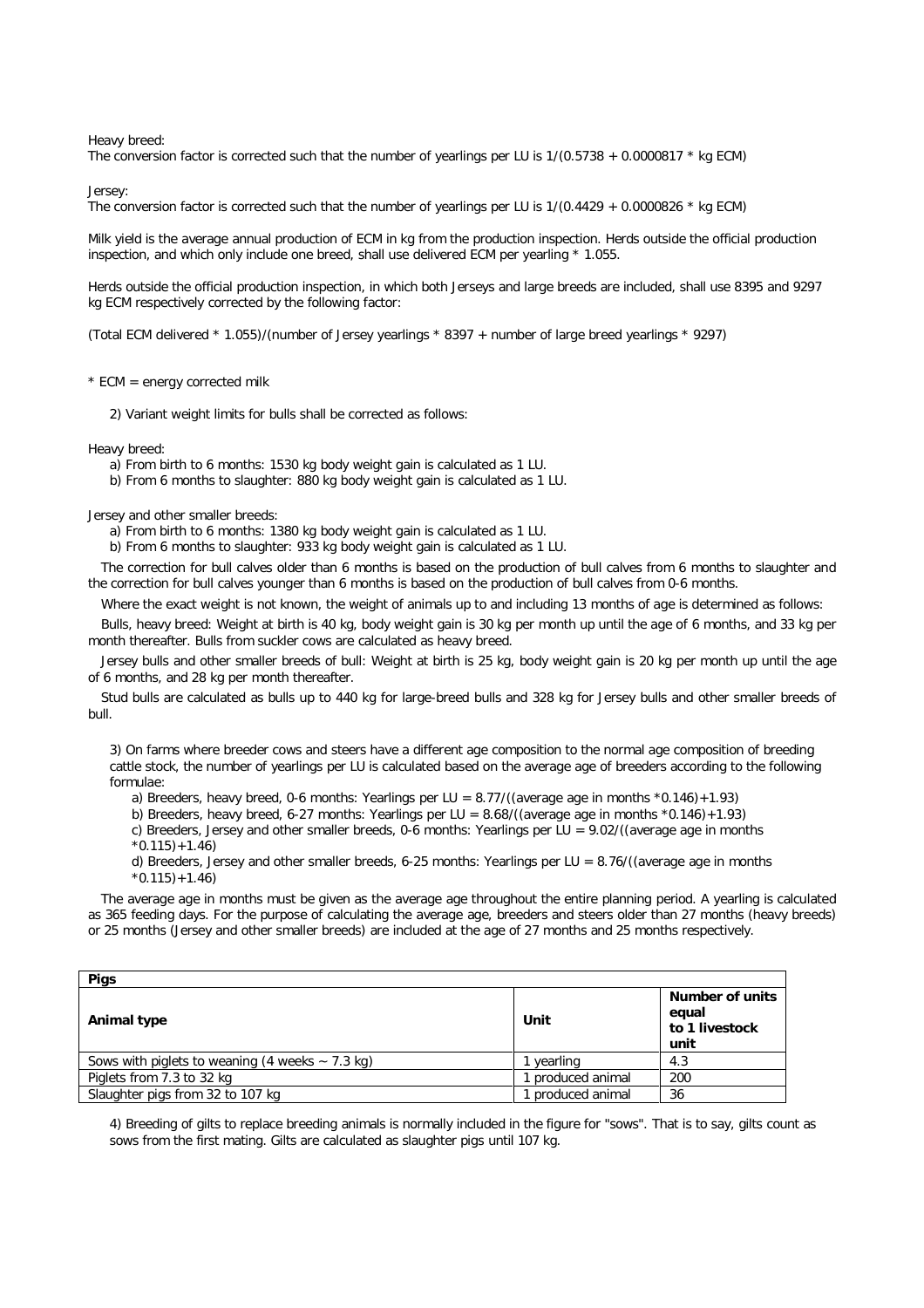5) Deviating weight for piglets and slaughter pigs shall be corrected as follows:

- a) Under 40 kg: 4940 kg body weight gain is calculated as 1 LU.
- b) From 40 87 kg: 2910 kg body weight gain is calculated as 1 LU.
- c) For weights greater than 87 kg: 2000 kg body weight gain is calculated as 1 LU.

6) If the weights deviate from 7.3 kg, the conversion factor for sows with piglets for weaning is adjusted as in 5). The adjustment is calculated based on the current number of suckling pig.

| <b>Poultry</b>                        |                 |                                              |  |  |
|---------------------------------------|-----------------|----------------------------------------------|--|--|
| <b>Animal type</b>                    | Unit            | Number of units equal<br>to 1 livestock unit |  |  |
| Hens for egg production               | yearling        | 166                                          |  |  |
| Pullets for table egg production      | produced animal | 1400                                         |  |  |
| Pullets for WPR (White Plymouth Rock) | produced animal | 1100                                         |  |  |
| Broilers, 30 days                     | produced animal | 4200                                         |  |  |
| Broilers, 32 days                     | produced animal | 3700                                         |  |  |
| Broilers, 35 days                     | produced animal | 3000                                         |  |  |
| Broilers, 40 days                     | produced animal | 2200                                         |  |  |
| Broilers, 45 days                     | produced animal | 1700                                         |  |  |
| Barn-reared broilers, 56 days         | produced animal | 2400                                         |  |  |
| Organic broilers, 81 days             | produced animal | 1300                                         |  |  |
| Turkeys, heavy breed, hens            | produced animal | 310                                          |  |  |
| Turkeys, heavy breed, stags           | produced animal | 170                                          |  |  |
| <b>Ducks</b>                          | produced animal | 820                                          |  |  |
| Geese                                 | produced animal | 270                                          |  |  |

7) For deviating slaughter ages of broilers in the range of 25-50 days, the number of broilers produced per LU is calculated as follows:

- a) For broilers under 32 days, the correction is 250 produced chickens per LU per day.
- b) For broilers between 32 and 35 days, the correction is 233 produced chickens per LU per day.
- c) For broilers between 35 and 40 days, the correction is 160 produced chickens per LU per day.
- d) For broilers and barn-reared broilers over 40 days, the correction is 100 produced chickens per LU per day.
- e) For organic broilers, the correction is 25 produced broilers per LU per day.

| Other animal species:                              |                 |                                              |
|----------------------------------------------------|-----------------|----------------------------------------------|
| Animal type                                        | Unit            | Number of units equal<br>to 1 livestock unit |
| Ewes with lambs, meat and dairy goats<br>with kids | 1 yearling/goat |                                              |
| Mohair goats with kids                             | yearling        | 8.7                                          |
| Horses under 300 kg                                | yearling        | 4.7                                          |
| Horses 300 kg - 499 kg                             | yearling        | 2.9                                          |
| Horses 500 kg - 699 kg                             | yearling        | 2.3                                          |
| Horses 700 kg and over                             | yearling        | 1.9                                          |
| Mink, ferrets, etc.                                | vearling        | $34^{2}$                                     |

8) For animal types other than those specified in the Annex, conversions into livestock units are made with the following calculation methods (prioritised order):

- a) The N content of the produced manure, with 1 LU equivalent to 100 kg N ex storage for the housing system with the least possible nitrogen loss.
- b) Calculation of feed consumption, with 5000 feed units per LU.

 $\overline{a}$ 

c) Calculation of the actual nutrient contents (an analysis with indication of quantities), with 100 kg N ex warehouse equivalent to 1 LU.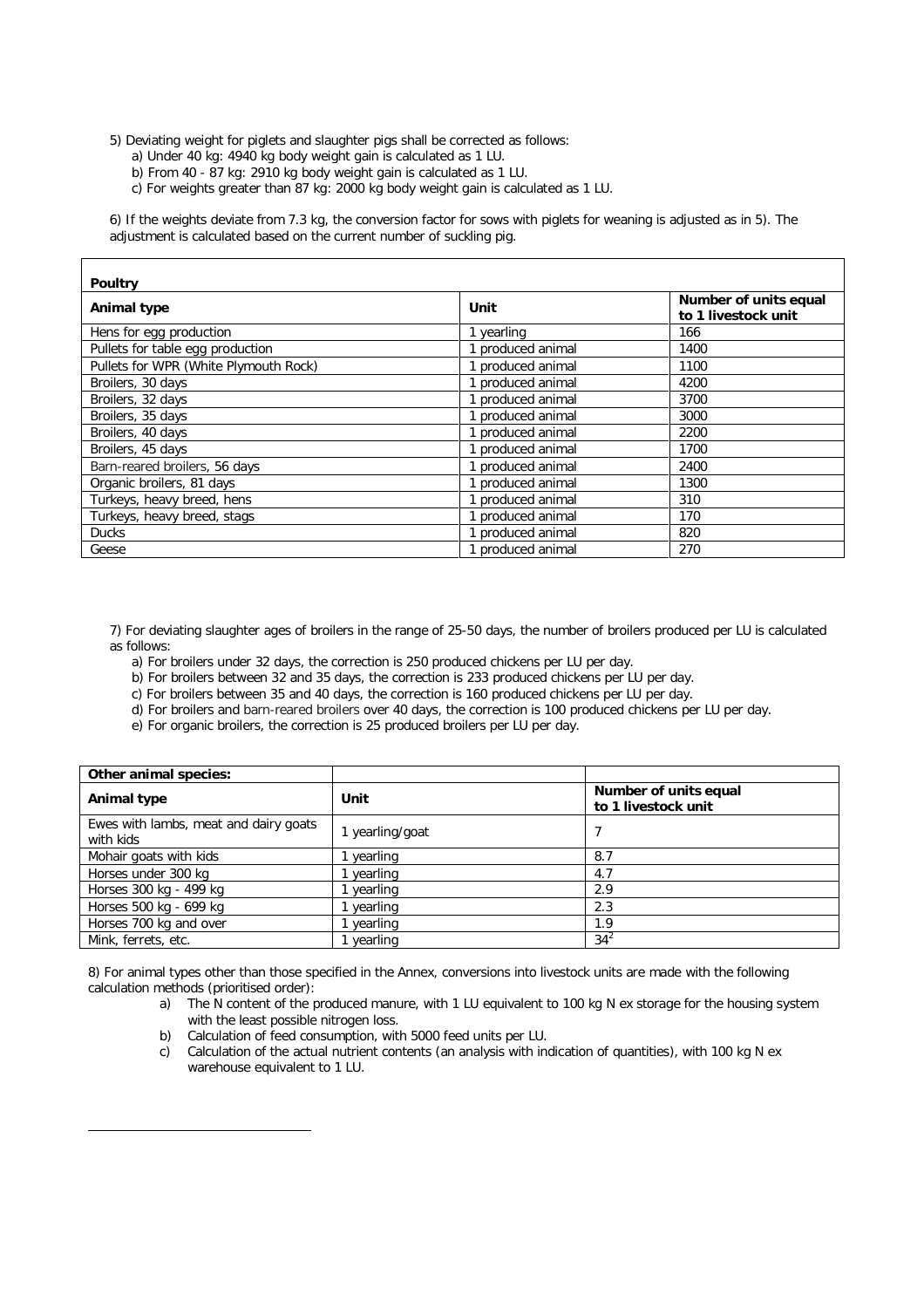9) For manure from common manure plants (common biogas plants and similar facilities based on degassed plant biomass), conversion into LU shall be based on a conversion factor where LU is equivalent to 100 kg N ex storage.